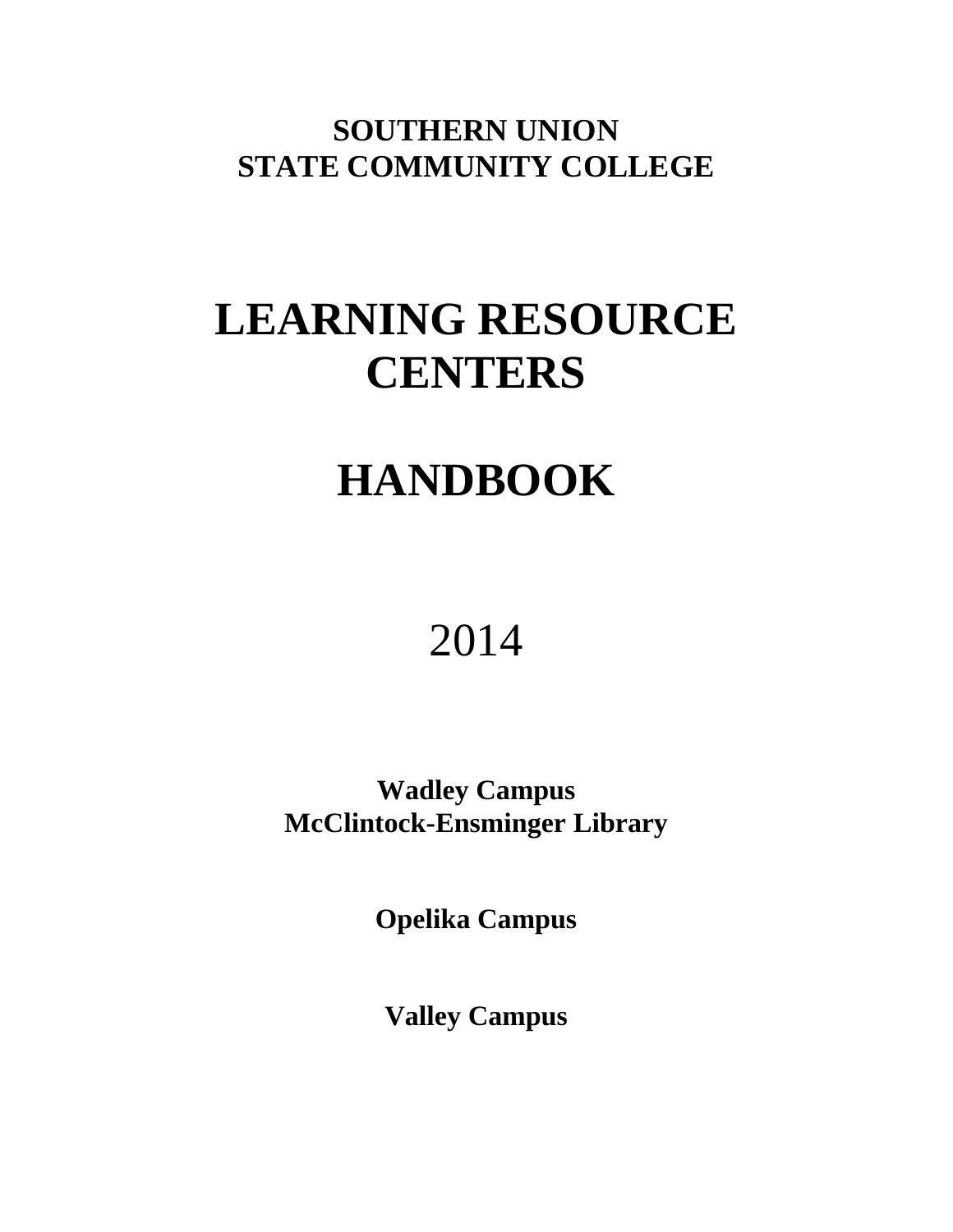# **HOURS OF SERVICE**

# **Fall and Spring Semesters**

### **WADLEY**

## **OPELIKA**

# **VALLEY (EST)**

# **Summer Semester**

# **Wadley**

#### **OPELIKA**

### **VALLEY**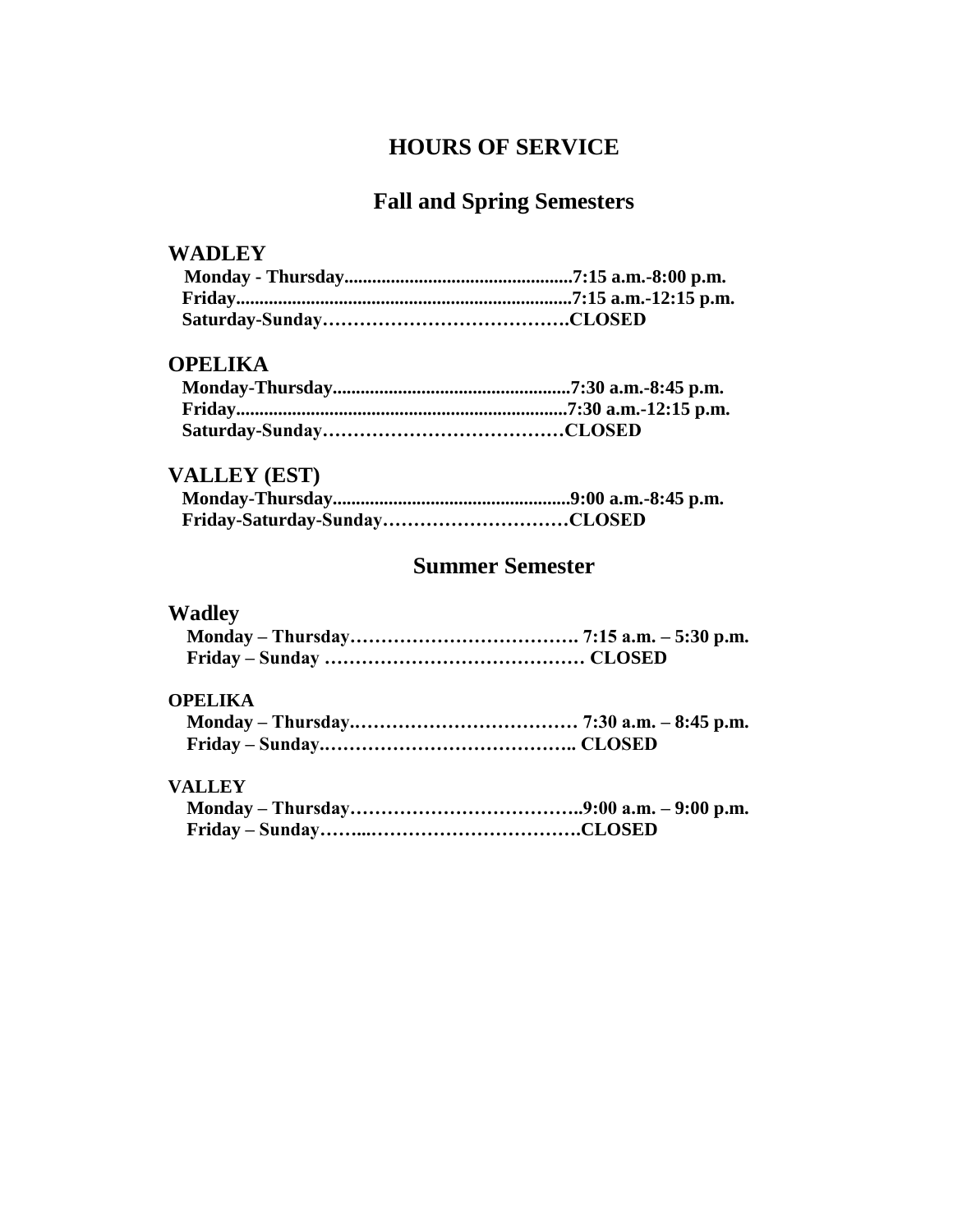# **LEARNING RESOURCE CENTERS PERSONNEL**

| <b>Wadley</b>  |  |
|----------------|--|
|                |  |
|                |  |
|                |  |
|                |  |
| <b>Opelika</b> |  |
|                |  |
|                |  |
|                |  |
| <b>Valley</b>  |  |
|                |  |
|                |  |

# **TELEPHONE**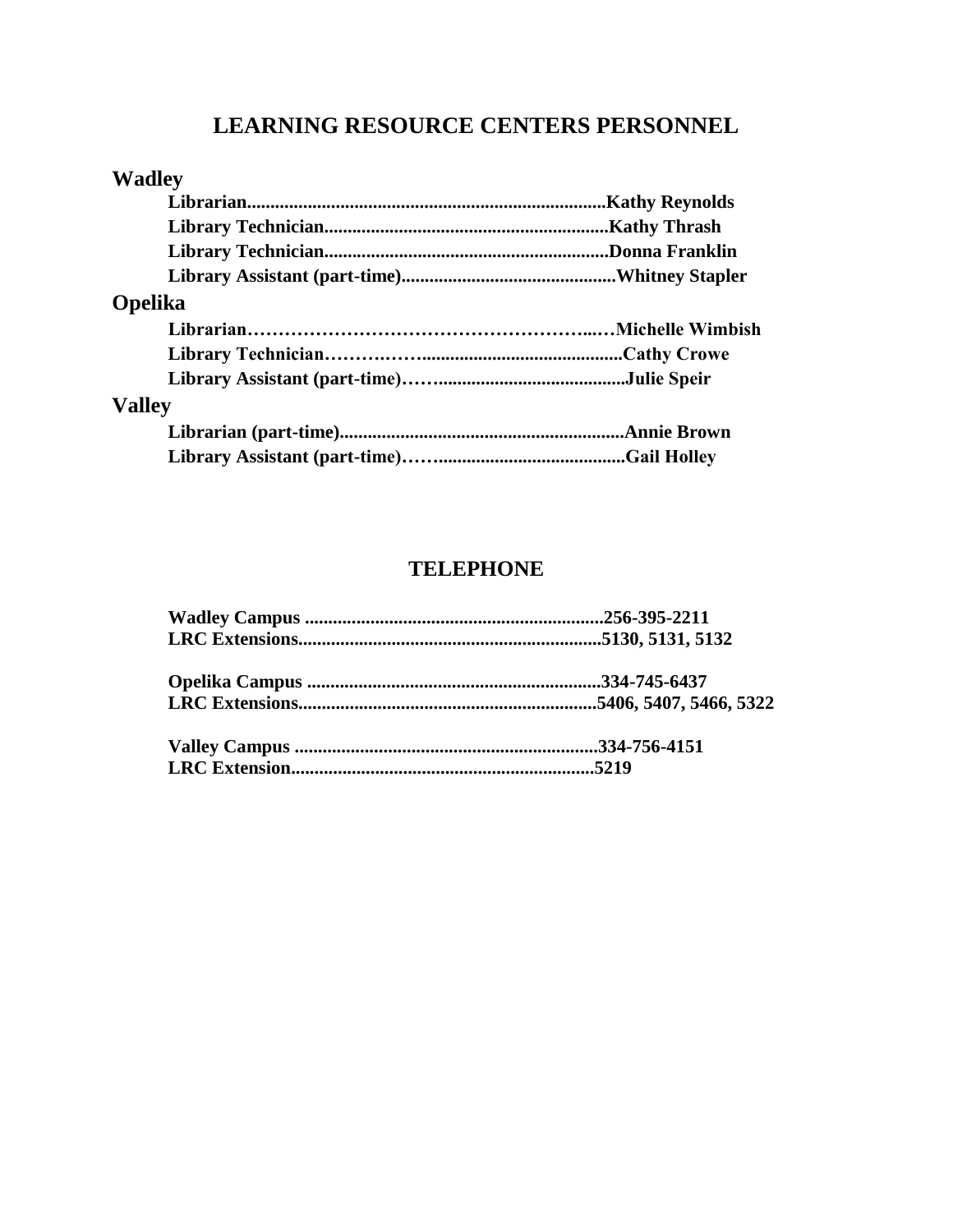#### **INTRODUCTION**

Southern Union has three Learning Resource Centers (LRCs) located on Wadley, Opelika, and Valley campuses of the College. The purpose and goals of the Learning Resource Centers are designed to complement the educational programs and to support the stated institutional goal to encourage life-long learning. Students have access to books through the library's OPAC (on-line public access catalog). This system allows students to search all LRC sites simultaneously. The OPAC may be searched by author, title, subject, and keyword for retrieval of desired titles. Searchers desiring an electronic format book can locate eBooks from accessing the library's web page and selecting "online resources". Here books are obtained through the same search method as our OPAC catalog. Researchers also have access to many licensed full-text, on-line databases through the Alabama Virtual Library (AVL). The AVL is available to all citizens of Alabama and completely funded by the Alabama legislature. Students can access the AVL from any computer on campus (http://www.avl.lib.al.us) and/or any remote location within the state. If you are unable to access the AVL, notify a library employee to acquire a remote access card.

The collection of all three LRC sites includes over 66,000 physical volumes, 45,000 electronic titles, non-print items; local, state, and national newspapers; and periodicals. The main library, McClintock-Ensminger Library, located on the Wadley campus was constructed in 1962. The library was expanded in 1982, resulting in a structure with 8,620 square feet and a seating capacity of 150. The Valley library opened in 1973 and currently offers day and evening hours with a seating capacity of 34, 2,486 square feet and shelving for 19,000 volumes. The Opelika facility opened in January 1995 and is a 10,000 square foot library with a seating capacity of 100 and shelving space for over 30,000 volumes. This library also houses the technical collection that supports technical programs and resources which support programs in the Health Sciences. Photocopy machines are available to users in each library, as well as reference services, course reserves, and library instruction.

Circulation of library materials is automated at each library by use of a barcode user card which is also the student ID card issued through the LRCs. Borrowing privileges are available to Southern Union students, faculty, and staff. The Wadley LRC also circulates materials to residents of surrounding communities with special permission from the librarian.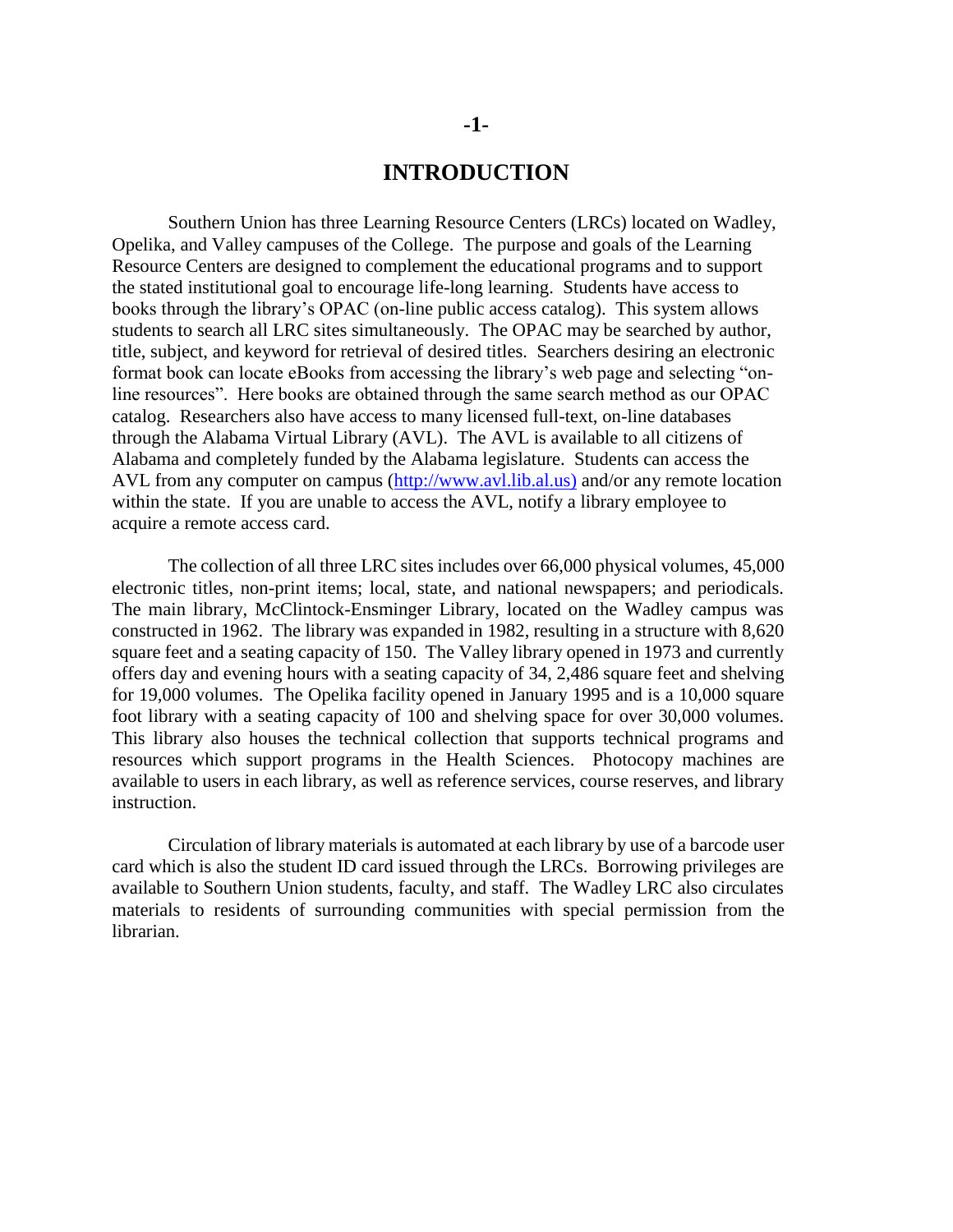## **MISSION AND GOALS OF THE LEARNING RESOURCE CENTERS**

The Learning Resource Center's (LRC) mission is to facilitate and enhance learning by providing essential resources and services, access to innovative technology, instruction in library usage and access to adequate facilities and personnel. The library seeks to promote research activities that meet the informational, educational, and cultural interests of the faculty, students, and staff.

In recognizing the critical importance of support services and resources to the success of the education programs offered by the College, the Learning Resource Centers are designed, staffed, and evaluated to efficiently meet the needs and various ability levels of a diverse student population.

To accomplish this mission, the Learning Resource Centers provide:

- Well-organized, developed, relevant collections of primary and secondary materials
- Organized and accessible collections of audiovisual materials and online databases
- Well-equipped facilities of adequate size to encourage maximum utilization
- Highly competent and professional staff to assist users and carry out the responsibilities of acquisition, organization, and disbursement of resources
- Adequate hours of operation to ensure accessibility to users
- Professional instruction in the utilization of all services and resources
- Coordination of the administration, faculty, staff, and students concerning library resources and services on each campus

Learning Resource Centers are located on all Southern Union campuses (Opelika, Wadley, and Valley), offering resources in excess of 66,000 volumes. The collections are designed to complement the education programs and meet the needs of all users in a pleasant physical environment where students can study and conduct research. To ensure convenient, timely, and user-friendly access, service hours are structured to provide accessibility for students, faculty, and staff. The Learning Resource Centers are open 59 hours per week Monday through Friday with library staff available during all operating hours. Courier service is available for the transport of all resources between campuses per user request.

The Learning Resource Centers' web page is located under the *Current Student* tab on the school's home page. Here, students, faculty, and administrators are able to access the Mission Statement along with locating materials in the collection through the online catalog (AG-Cat), ebook collections, electronic journals and database resources from the Alabama Virtual Library (AVL), literary critiques with Cengage Literature Resources. Librarians' email addresses are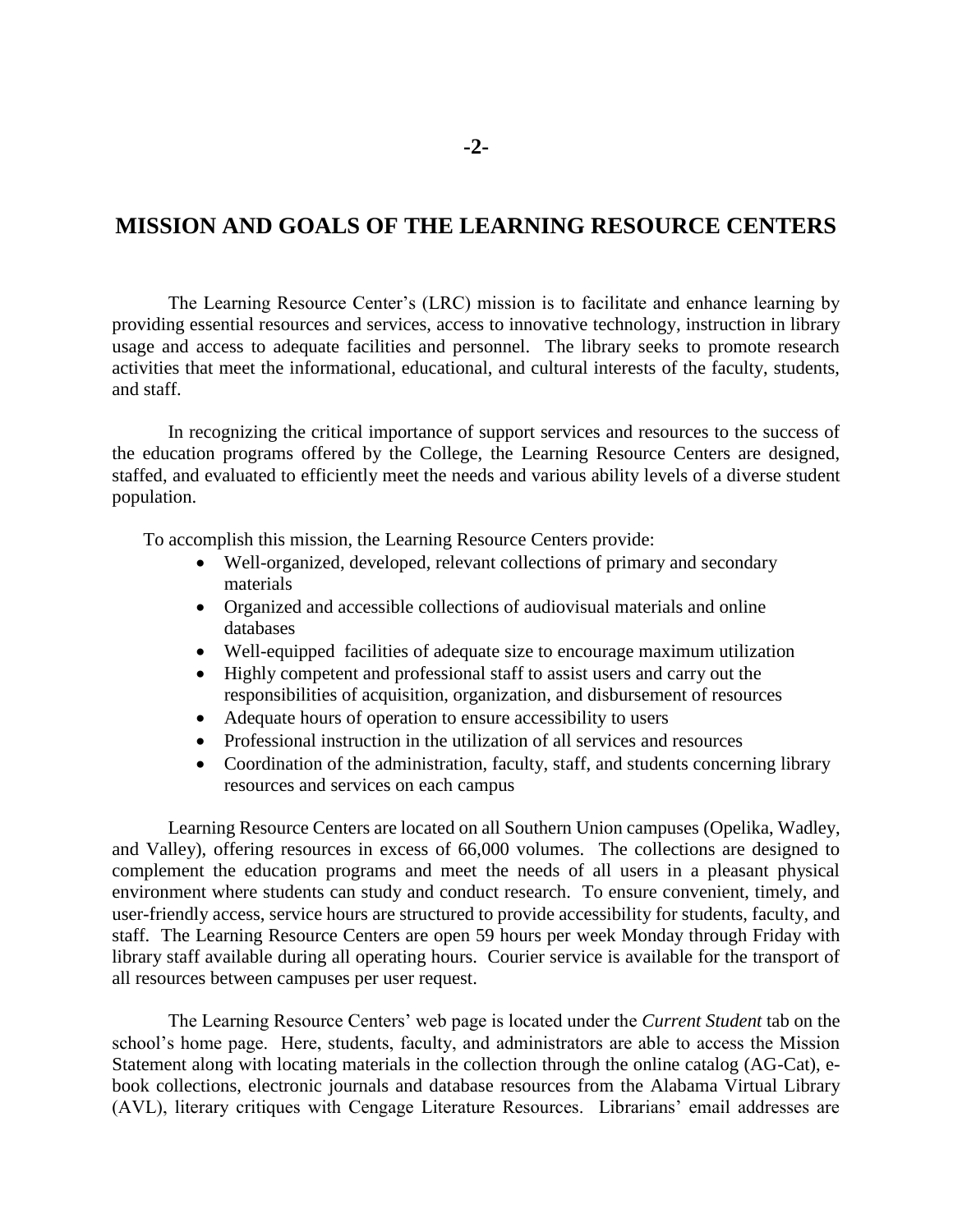provided in order to answer questions from students or administrators. The page also contains a

**-3-**

description of each campus Learning Resource Center, hours of operation, and maps to assist with locating the facilities.

To best serve and meet the needs of the student population, the Learning Resource Center strives to maintain current and relevant library holdings by reviewing scholarly selection journals (Choice, Library Journal, Booklist, etc.) and through faculty submitted requests for materials in their respective areas according to the Collection Development policy (LRC Policy Manual). The Learning Resource Center director is a sitting member of the Institutional Services Committee to remain abreast of curriculum course selections and changes in the educational programs. Resources are systematically reviewed and de-selected and withdrawn as an integral part of the collection development process.

In order to determine if the Learning Resource Center provides appropriate resources, our programs, services and operations are evaluated annually by college personnel utilizing the Institutional Effectiveness Survey. This survey offers college faculty and staff the opportunity to evaluate the library resources and services in an array of categories including quality, relevance, access, availability, and delivery of resources and services. The survey results identify areas lacking maximum efficiency allowing the staff to make needed improvements for optimum services. Additionally, circulation statistics, periodic student surveys, and recommendations from faculty and administration are reviewed to ensure that the library is meeting the needs of our users and is supporting the mission and goals of the College. The Learning Resource Center's mission statement and goals are also reviewed regularly by the staff.

The library provides monographs (print and electronic), information literacy instruction, audiovisuals, on-line databases, computers, copier services, and equipment to support the education programs for students, faculty, and staff. Selections of resources are developed according to the curriculum as described in the College Handbook.

Agreements have been established with public and academic libraries in the college's service areas to provide services and resources to students when the Learning Resource Center is closed or desired materials are located in the collection of the partnered holdings. Understanding the value of partnering with cooperative libraries, the Southern Union librarians review the holdings of perspective libraries to ensure relevance to our academic programs. This process is completed prior to the director formulating an agreement with the agency. The Learning Resource Centers also provide inter-library loan services as requested.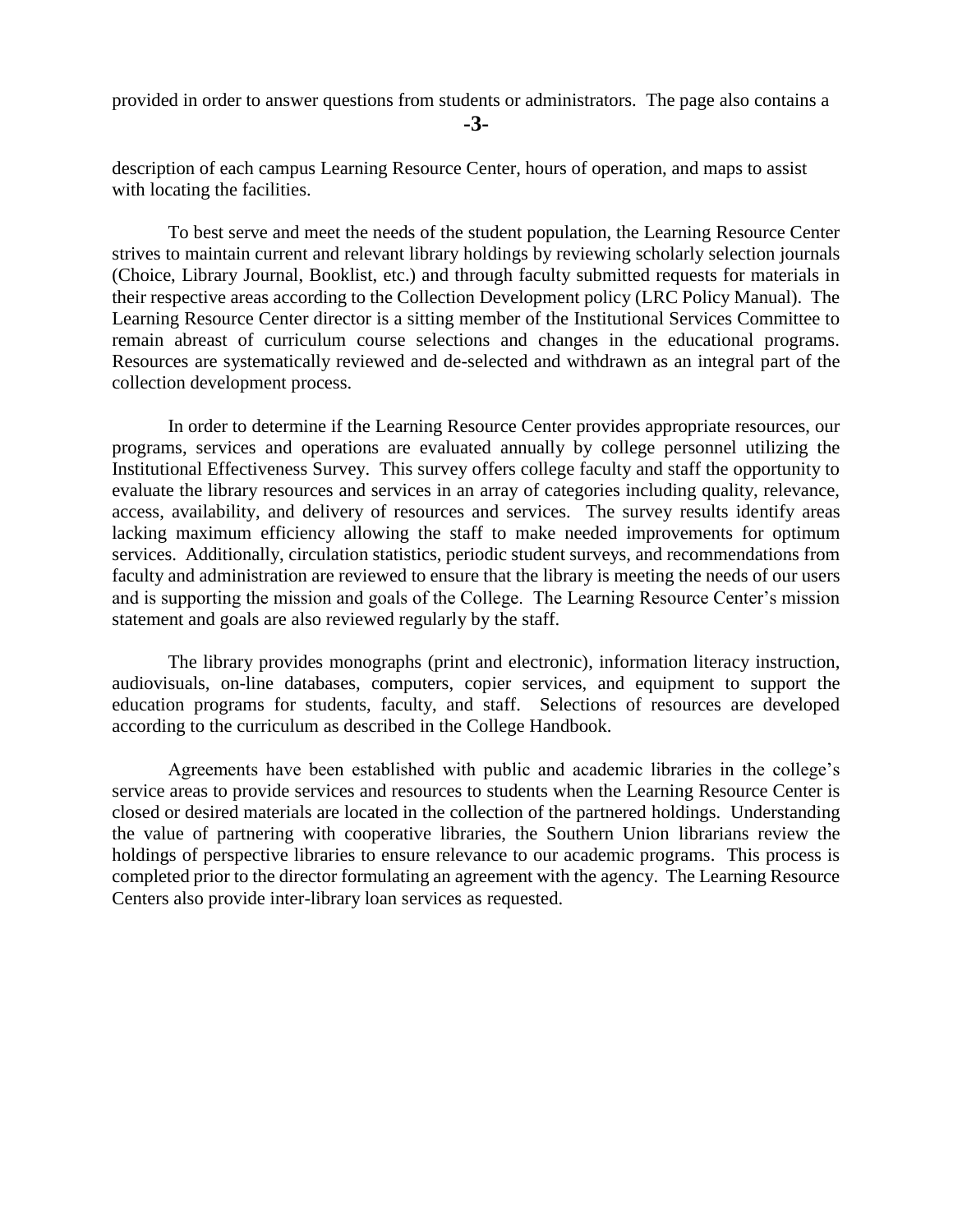## **POLICIES OF SOUTHERN UNION STATE COMMUNITY COLLEGE LEARNING RESOURCE CENTERS**

#### **I. CIRCULATION**

Library materials are checked out to students on all three campus locations using the automated circulation system, Auto-Graphics (AG) by Agent. Students must provide a Southern Union Student Identification Card (Student ID Card) to circulate materials in the collection. Students attending Southern Union as part of a corporative agreement must also obtain a Southern Union Student ID prior to checking out materials. Information is retrieved from the card and scanned into the AG database. The student is allowed one free card per year. There is a \$10.00 charge for a replacement card/ID if lost before it expires.

Books from the general stacks circulate for four weeks with a two (2) renewal limit. Each renewal period is limited to two weeks unless a hold has been placed by another patron.

Reserve materials (materials kept behind the checkout desk at the request of instructors) circulate as directed by the instructor. Materials not held by instructors circulate for a three (3) day period. Any changes in this checkout procedure must be cleared with the campus librarian.

Any item not held on the base campus of a student can be requested from another campus. A waiting period of three business days is necessary for courier service delivery. The LRC will hold material requested from another campus for three business days after arrival notification has been made before returning the item to its holding library.

Reference books, periodicals, audio-visual materials, and special collections materials do not circulate outside of the library. A copy machine is available for copies for \$.10 a copy at the expense of the student.

All materials must be returned by the last class day prior to final exams. Any item not returned or outstanding fine results in a hold placed on the student's school account. Grades, transcripts, and registration will be held until all obligations to the library are met.

Faculty/Staff can charge out materials for the length of one Semester, but are urged to return them promptly when not needed. Materials may be recalled after two weeks if other patrons need the material. Faculty/Staff notices are sent at the end of each Semester. At this time they can return materials or bring them in to recheck.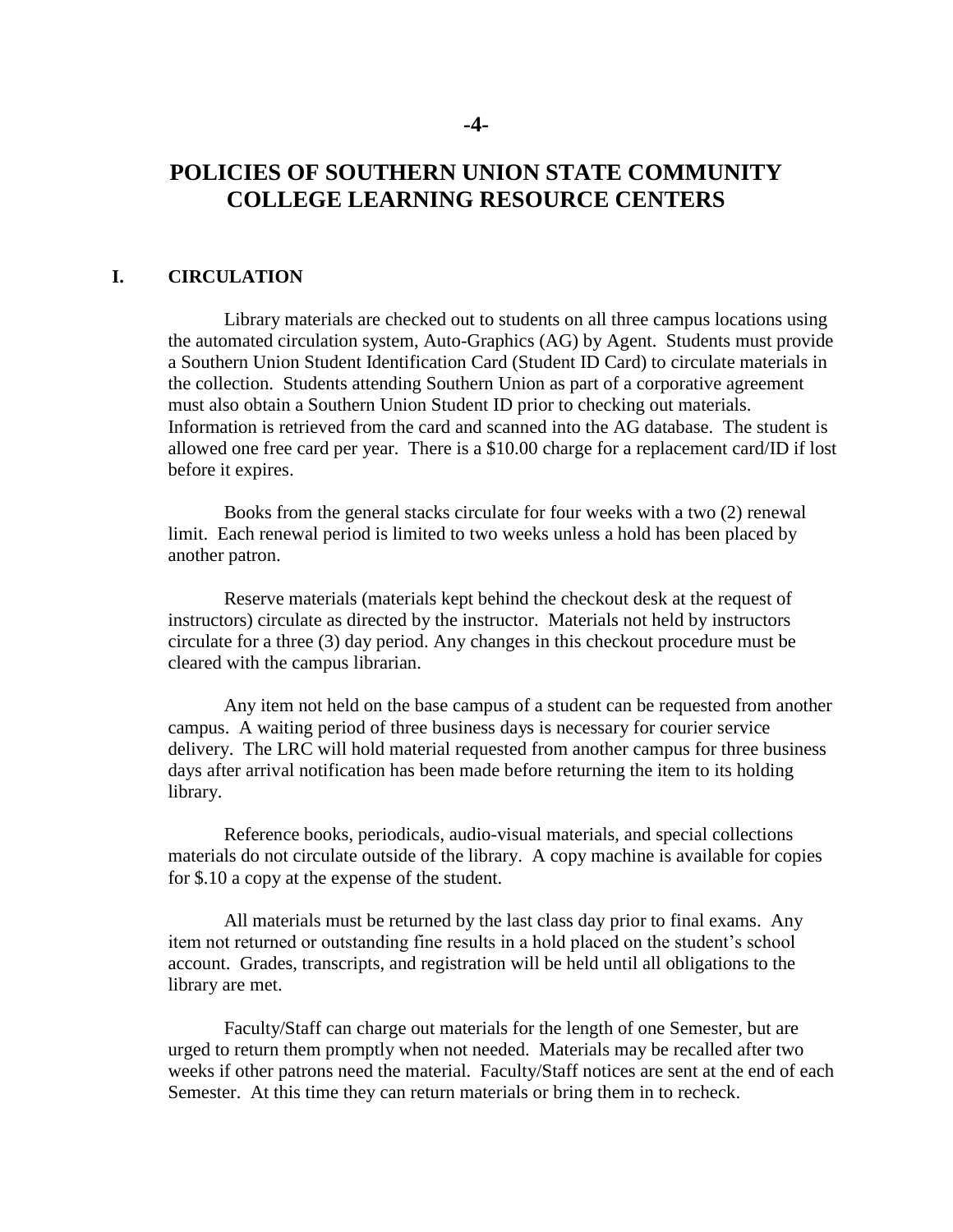#### **II FINES**

All overdue books will have an assessment of \$ .10 per day per book and \$.25 per DVD and video; maximum fine \$10.00 per book and \$25 per video/DVD recording.

All materials must be returned by the last class day prior to final exams. Any item not returned or outstanding fine results in a hold placed on the student's school account. Grades, transcripts, and registration will be held until all obligations to the library are met.

#### **III LOST MATERIALS**

The library must be reimbursed for lost or damage material. Faculty, students, and any library patron will be held financially responsible for any material checked out to them and lost.

Patrons losing books shall pay a fee of \$25.00 per book and \$45.00 per DVD for replacement costs including processing fees. The overdue fine will not be applied when paying for a lost item; however, if the item is returned at a later date, a refund will be issued minus the accrued fine not to exceed \$10. The due balance will be mailed to the student. Money paid for lost materials will be refunded if materials are returned and in good condition. Any fines paid are non-refundable.

#### **IV GIFTS**

Gifts of materials will be accepted per library's gift policy. See Appendix for gift policy**.**

#### **V. MISCELLANEOUS**

Please do not re-shelve books. After using books you do not want to check out, leave them on a table or bring to circulation desk.

Since patrons depend upon the use of the reading rooms for study purposes, be courteous and avoid excessive talking and noise-making.

Using tobacco products and eating is prohibited in the library.

Any materials taken from the reading rooms or the library must be checked out.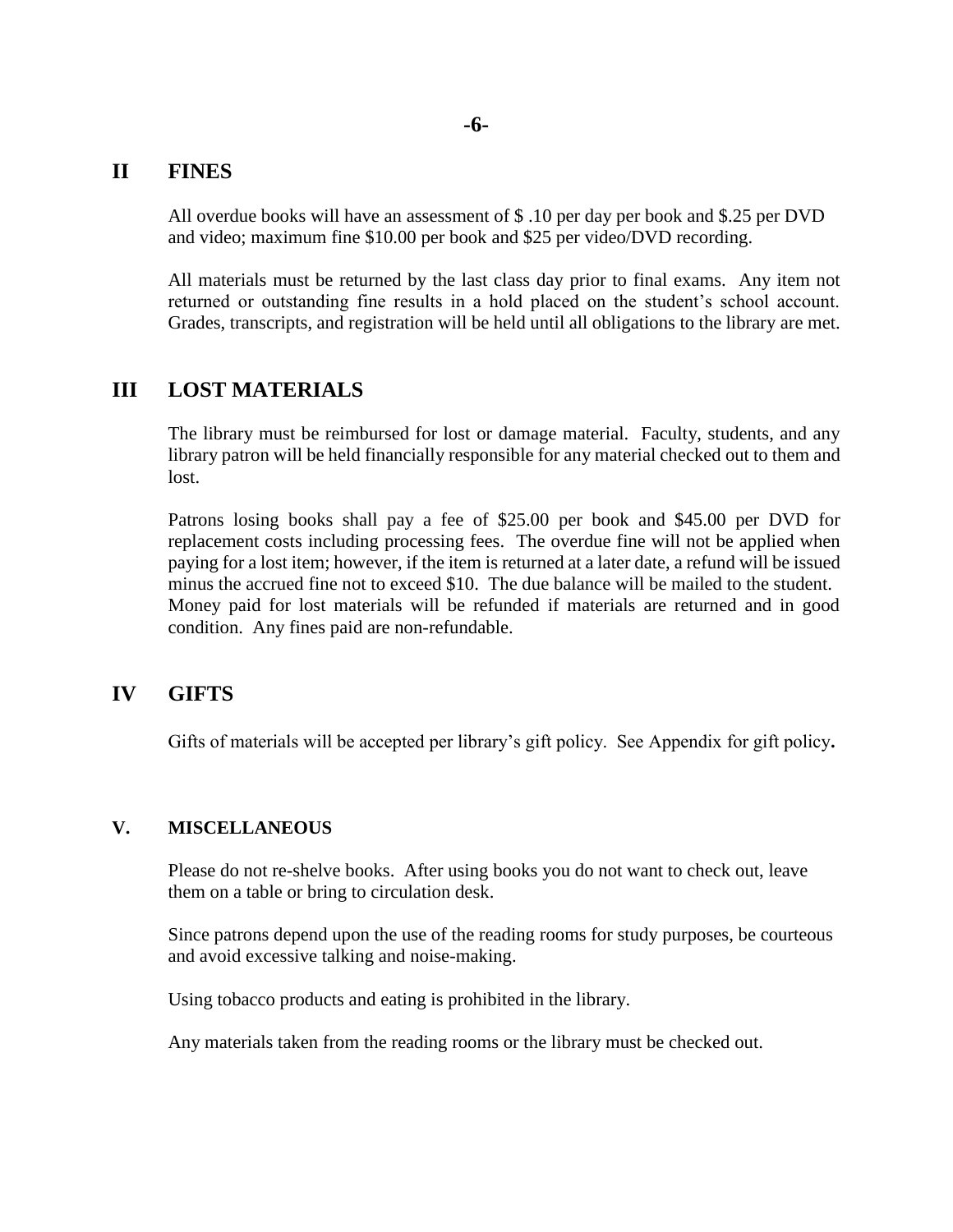## **HOW TO LOCATE AND CHECK OUT A BOOK**

You can locate a book by accessing the library's database (Agent) and search by author's name, the title of the work, or by subject.

After retrieving a book record you will usually find some of the following information:

- 1. Subject heading
- 2. Author's name (last name, first name)
- 3. Title of the book
- 4. Publisher
- 5. Date of publication
- 6. Number of pages in the book plus other information about the book
- 7. Call number and campus location of item The call number consists of numbers and/or letters. (This is needed to find a non-fiction book on the library shelves. A book of fiction generally carries no number and is found in alphabetical order by the author's last name.)

After you have found the call number of the book, go to the proper section of the library. The book stacks are marked on the ends with the numbers that are contained on the shelves. The call numbers are located on the spine or on the front of each book.

When you make your book selection, bring it to the circulation desk. Present your student ID/library card which is used for checking out material. Books in the general collection and reserve books can be checked out for four weeks; Reference materials, Reserve books, and Periodicals are to be used in the library only.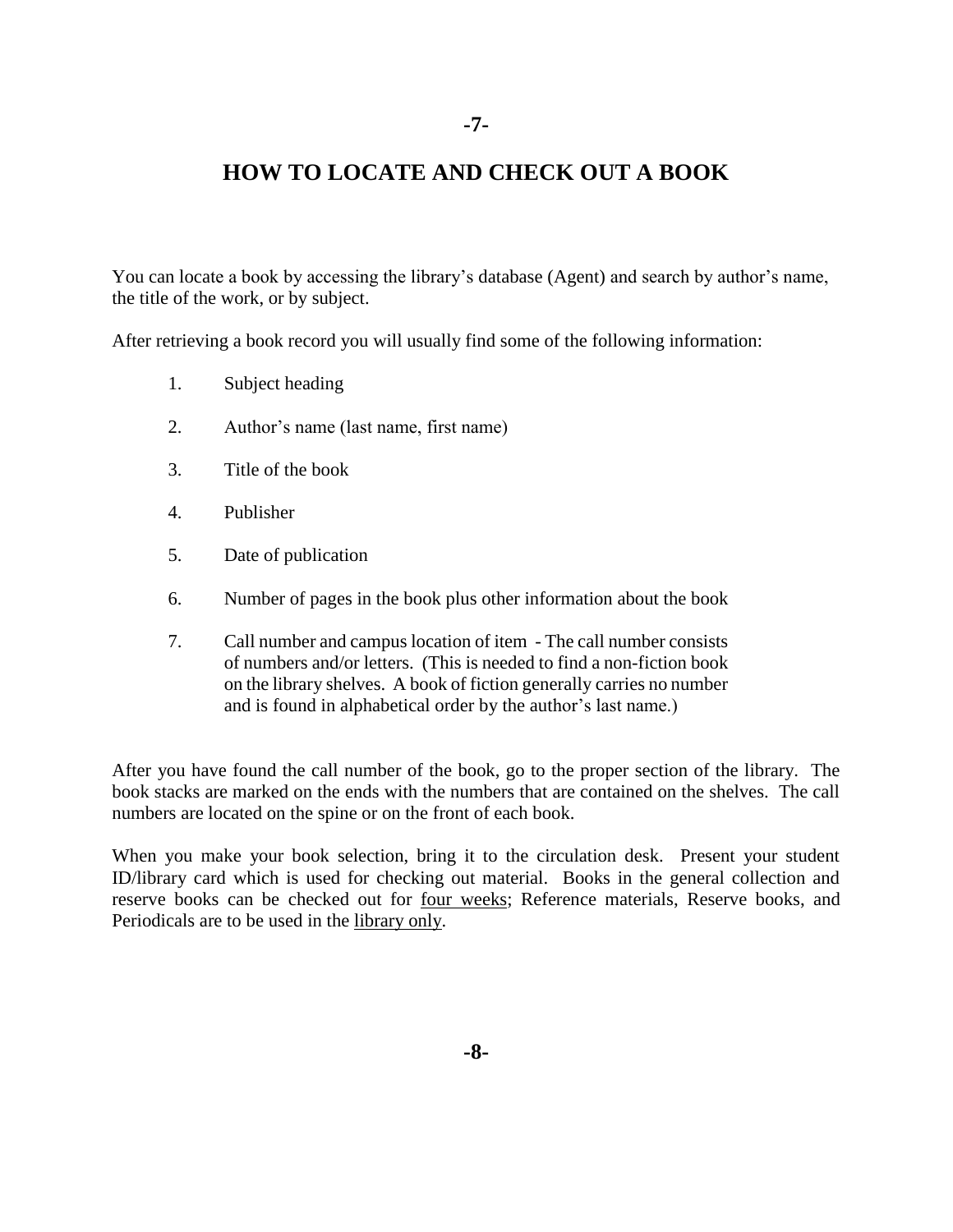### **DEWEY DECIMAL CLASSIFICATION SYSTEM**

The collection is arranged according to the Dewey Decimal Classification System. This scheme is composed of ten major divisions, i.e., General Works, Philosophy, Religion, Social Sciences, Language, Pure Sciences, Technology, The Arts, Literature, and History. In addition to these divisions, and in order to make them more easily accessible, another division is added– Fiction. The Fiction division is characterized by capital "FIC" above the first three letters of the author's last name. An example is F. Scott Fitzgerald's The Great Gatsby. The classification scheme for the novel (fiction) is FIC FIT.

These are then arranged alphabetically by author.

A brief schedule of the Dewey Decimal System listing the major classifications is found below:

#### **DEWEY DECIMAL CLASSIFICATION SCHEME**